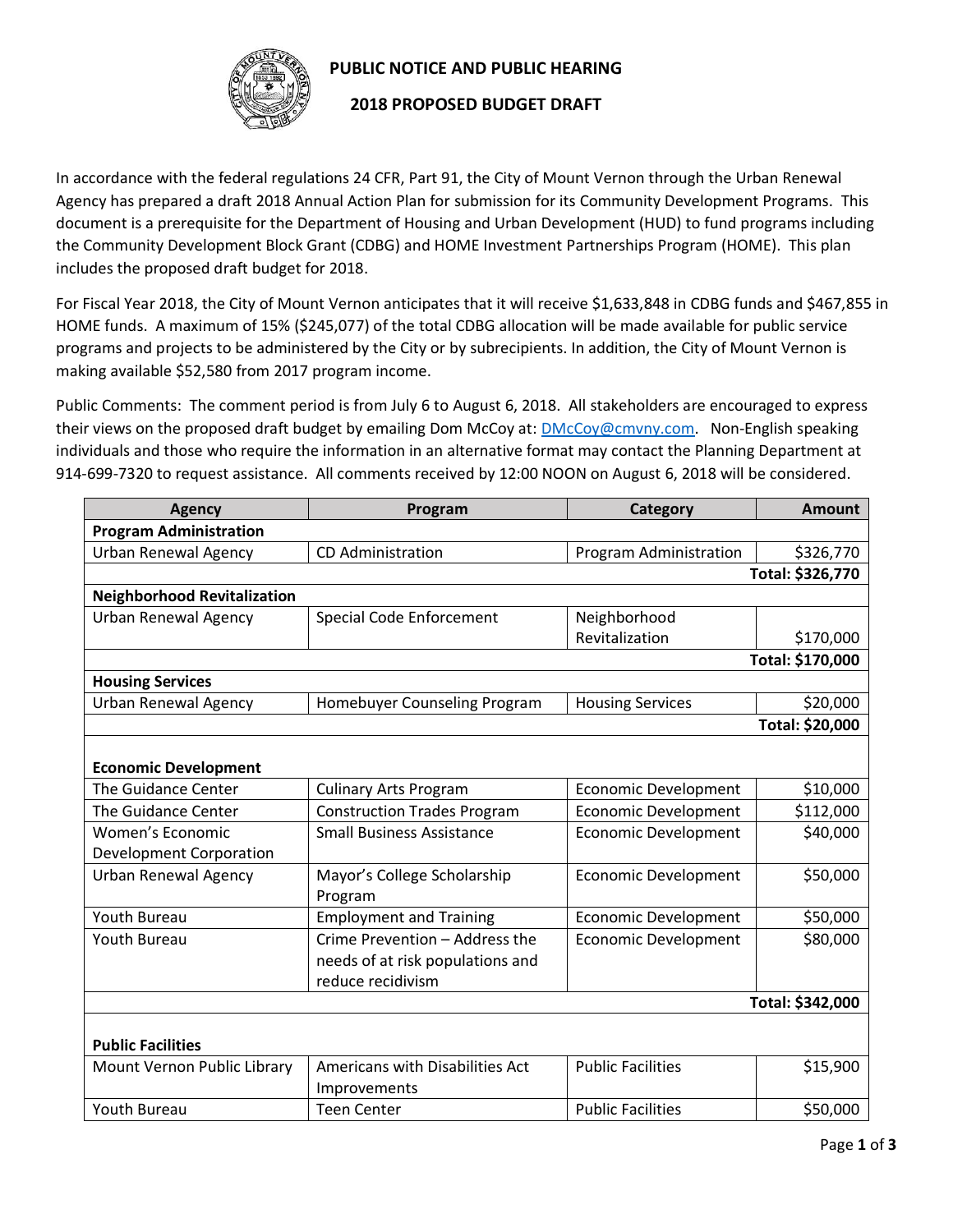|                                                        |                                                                                          |                        | Total: \$65,900              |
|--------------------------------------------------------|------------------------------------------------------------------------------------------|------------------------|------------------------------|
|                                                        |                                                                                          |                        |                              |
| <b>Public Infrastructure</b>                           |                                                                                          |                        |                              |
| Department of Public Works                             | Sidewalk replacement and curbs<br>to address ADA Improvements in<br>low to moderate area | Public Infrastructure  | \$464,101                    |
|                                                        | neighborhoods                                                                            |                        |                              |
|                                                        |                                                                                          |                        | Total: \$464,101             |
| <b>Public Services</b>                                 |                                                                                          |                        |                              |
| My Sister's Place                                      | Domestic Violence and Human<br>Trafficking                                               | <b>Public Service</b>  | \$30,000                     |
| Feeding Westchester-<br>(includes funding for Soup     | Hunger                                                                                   | <b>Public Service</b>  | \$50,000                     |
| kitchen, Backpack Program,                             |                                                                                          |                        |                              |
| Summer Feeding Program,                                |                                                                                          |                        |                              |
| Senior Grocery Program,                                |                                                                                          |                        |                              |
| Green Thumb Program,                                   |                                                                                          |                        |                              |
| Mobile Food Pantry)                                    |                                                                                          |                        |                              |
| <b>Community Service</b><br>Associates                 | Hunger                                                                                   | <b>Public Service</b>  | \$20,000                     |
| Westchester Residential                                | <b>Eviction Prevention</b>                                                               | <b>Public Service</b>  | \$10,000                     |
| Organization/Mount Vernon                              |                                                                                          |                        |                              |
| <b>United Tenants</b>                                  |                                                                                          |                        |                              |
| <b>Westchester Residential</b>                         | <b>Foreclosure Counseling</b>                                                            | <b>Public Service</b>  | \$10,000                     |
| Operations                                             |                                                                                          |                        |                              |
| Westchester Residential                                | <b>Fair Housing Counseling</b>                                                           | <b>Public Service</b>  | \$10,000                     |
| Operations                                             |                                                                                          |                        |                              |
| Mount Vernon Public Library                            | Laptops/Computers for Teen<br>Center                                                     | <b>Public Service</b>  | \$10,000                     |
| Department of Recreation                               | Increase Recreational                                                                    | <b>Public Service</b>  | \$70,000                     |
| (includes funding for                                  | Opportunities for Low-and                                                                |                        |                              |
| Razorbacks, Westchester                                | Moderate-Income Youth                                                                    |                        |                              |
| Jets, Halls Track, YCOP)                               |                                                                                          |                        |                              |
| Mount Vernon Youth Bureau                              | World of Work                                                                            | <b>Public Service</b>  | \$34,257                     |
| (includes funding for St. Paul                         |                                                                                          |                        |                              |
| and Clement Summer Camp                                |                                                                                          |                        |                              |
| & Ujamaa Afterschool                                   |                                                                                          |                        |                              |
| Program)                                               |                                                                                          | <b>Public Service</b>  |                              |
| Family Services of<br>Westchester                      | <b>Elder Abuse Prevention Program</b>                                                    |                        | \$25,000                     |
|                                                        |                                                                                          | <b>Public Service</b>  |                              |
| <b>Upon This Rock Ministries</b>                       | <b>Reentry Population</b>                                                                |                        | \$28,400<br>Total: \$297,657 |
|                                                        |                                                                                          |                        |                              |
| *CDBG total includes \$52,580 from 2017 program income |                                                                                          | <b>CDBG Total</b>      | \$1,686,428*                 |
| Urban Renewal Agency                                   | <b>HOME Admin</b>                                                                        | Program Administration | \$46,786                     |
| <b>TBD</b>                                             | HOME CHDO                                                                                | Housing                | \$170,000                    |
| <b>TBD</b>                                             | <b>Residential Rehabilitation</b>                                                        | Housing                | \$200,000                    |
| <b>TBD</b>                                             | Down Payment/Closing Costs                                                               | Housing                | \$51,070                     |
|                                                        |                                                                                          | <b>HOME Total</b>      | \$467,856                    |